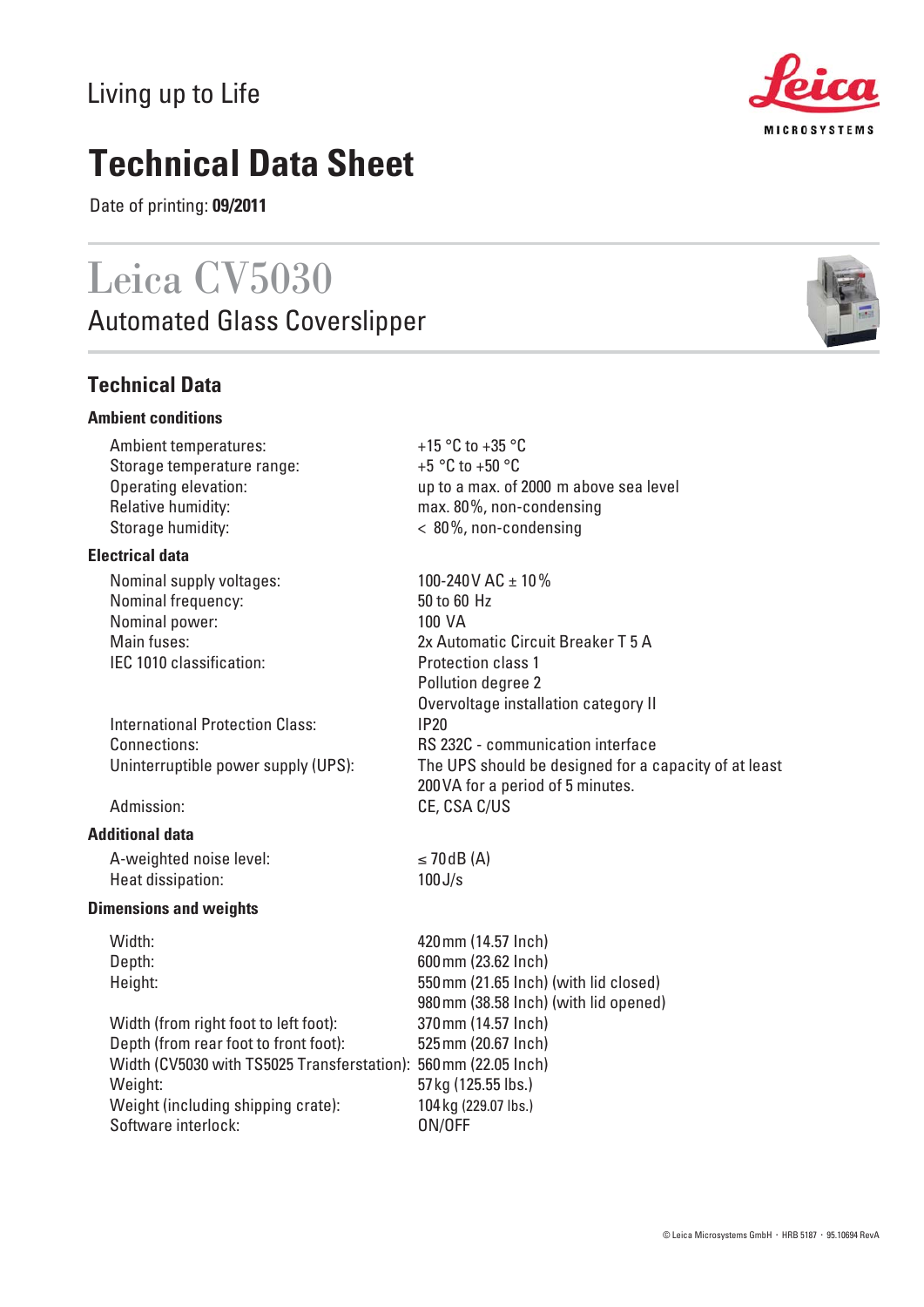69226 Nussloch - Germany Tel.: +49 - 6224 -1430 Fax: +49 - 6224 -143268 www.leica-microsystems.com

# Living up to Life

# **Technical Data Sheet**

Date of printing: **09/2011**

# Leica CV5030

Automated Glass Coverslipper

## **Capacity Data**

Slide throughput: 1 slide in 9 seconds

 Volume Mounting media bottle: 250ml Maximum filling volume: 200ml

## **Exhausted Air**

 Lenght of pipes: 3000mm Inlet diameters: 32mm Outlet diameters: 41mm Exhausted air rate: 38,5m³/h

Usable slides: Material available slides according to ISO-standadization 8037-1. Leica recommends to use valitadet Surgipath™ slides. Coverslip magazin capacity: Depending on coverslip size: 120 pcs. (22-24mm x 60mm; #1.5) 160 pcs. (22-24mm x 40mm; #1.0) Mounting media volume dispensed: Individual setting (refer to Instruction for Use, Chapter 5.8 ff.) Mounting media: Refer to Instruction for Use, Chapter 5.12 Leica recommends to use validated Surgipath™ mountants.

Material of pipes: EVA (Ethylenvinylacetate) Fume Extraction: Active carbon filter and exhaust hose for connection to an external ventilation